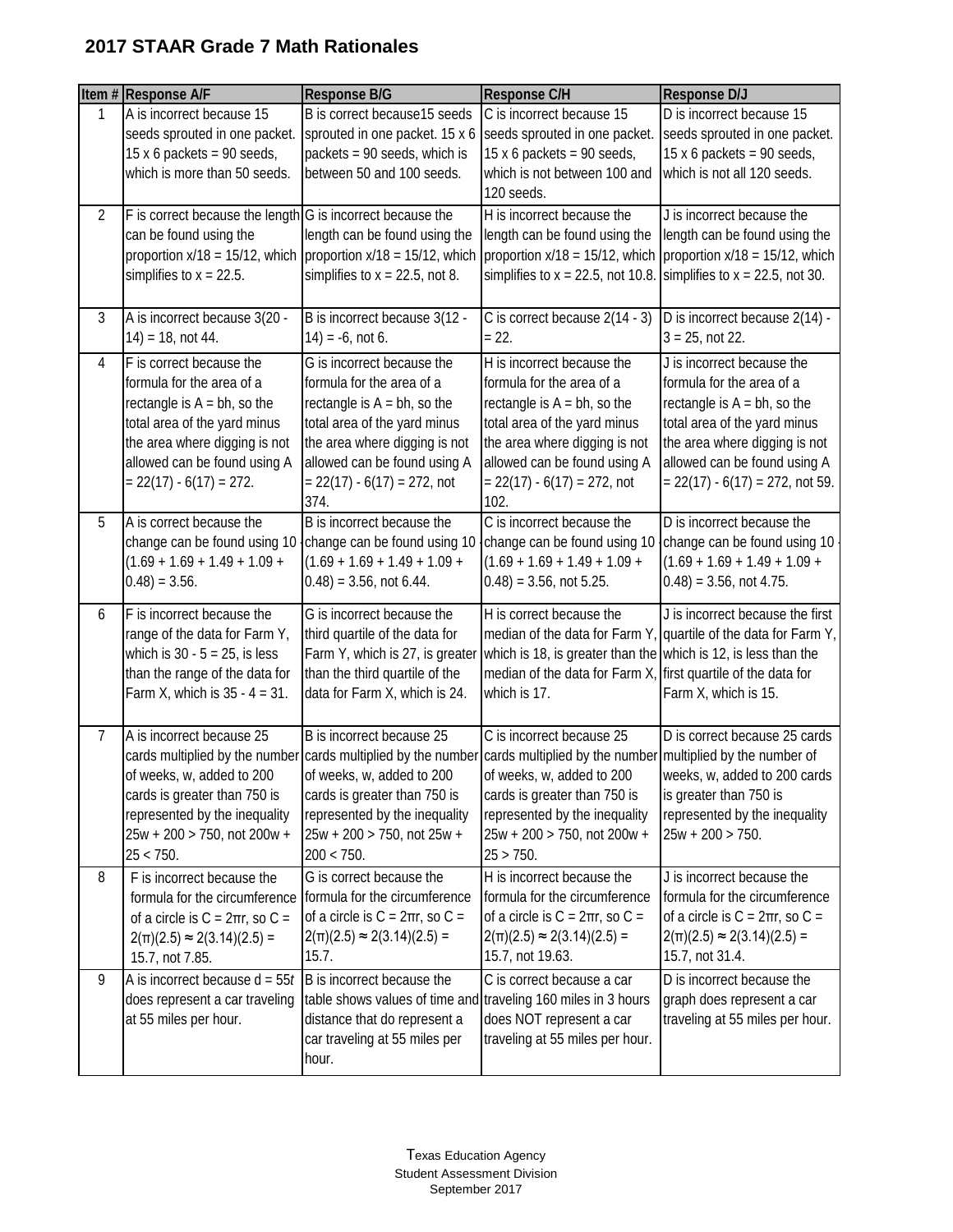|                 | Item # Response A/F                                                                                                                                                                                                 | Response B/G                                                                                                                                                                                                                                                                                            | Response C/H                                                                                                                                                                                                        | <b>Response D/J</b>                                                                                                                                                                                                                       |
|-----------------|---------------------------------------------------------------------------------------------------------------------------------------------------------------------------------------------------------------------|---------------------------------------------------------------------------------------------------------------------------------------------------------------------------------------------------------------------------------------------------------------------------------------------------------|---------------------------------------------------------------------------------------------------------------------------------------------------------------------------------------------------------------------|-------------------------------------------------------------------------------------------------------------------------------------------------------------------------------------------------------------------------------------------|
| 10 <sup>1</sup> | F is incorrect because 3 liters<br>$=$ 3,000 milliliters and if there<br>are 29.6 milliliters in 1 fluid<br>ounce, then the number of<br>fluid ounces is 3,000/29.6,<br>which is closest to 101, not 89.            | G is correct because $3$ liters =<br>3,000 milliliters and if there are $=$ 3,000 milliliters and if there<br>29.6 milliliters in 1 fluid ounce,<br>then the number of fluid<br>ounces is 3,000/29.6, which is<br>closest to 101.                                                                       | H is incorrect because 3 liters<br>are 29.6 milliliters in 1 fluid<br>ounce, then the number of<br>fluid ounces is 3,000/29.6,                                                                                      | J is incorrect because 3 liters<br>$=$ 3,000 milliliters and if there<br>are 29.6 milliliters in 1 fluid<br>ounce, then the number of<br>fluid ounces is 3,000/29.6,<br>which is closest to 101, not 10. which is closest to 101, not 33. |
| 11              | A is incorrect because there<br>are 5 blue out of 15 total<br>marbles in the first bag and 2<br>blue out of 9 total marbles in<br>the second bag, so (5/15)(2/9)<br>= 10/135, which simplifies to<br>2/27, not 5/9. | B is incorrect because there<br>are 5 blue out of 15 total<br>marbles in the first bag and 2<br>blue out of 9 total marbles in<br>the second bag, so (5/15)(2/9)<br>= 10/135, which simplifies to<br>2/27, not 1/135.                                                                                   | C is incorrect because there<br>are 5 blue out of 15 total<br>marbles in the first bag and 2<br>blue out of 9 total marbles in<br>the second bag, so (5/15)(2/9)<br>= 10/135, which simplifies to<br>2/27, not 1/6. | D is correct because there are<br>5 blue out of 15 total marbles<br>in the first bag and 2 blue out<br>of 9 total marbles in the<br>second bag, so $(5/15)(2/9) =$<br>10/135, which simplifies to<br>2/27.                                |
| 12              | F: 11.75 is correct because<br>$47.00 \div 4 = 11.75$ .                                                                                                                                                             | G; Students may have<br>multiplied $47.00 \times 4 = 188$ .                                                                                                                                                                                                                                             |                                                                                                                                                                                                                     |                                                                                                                                                                                                                                           |
| 13              | A is correct because the<br>formula for volume of a<br>$V = (3)(3)(3) = 27$ for each<br>cube, and the combined<br>volume of the two number<br>cubes is 54.                                                          | B is incorrect because the<br>formula for volume of a<br>rectangular prism is V = Bh, so rectangular prism is V = Bh, so rectangular prism is V = Bh, so rectangular prism is V = Bh, so<br>$V = (3)(3)(3) = 27$ for each<br>cube, and the combined<br>volume of the two number<br>cubes is 54, not 18. | C is incorrect because the<br>formula for volume of a<br>$V = (3)(3)(3) = 27$ for each<br>cube, and the combined<br>volume of the two number<br>cubes is 54, not 9.                                                 | D is incorrect because the<br>formula for volume of a<br>$V = (3)(3)(3) = 27$ for each<br>cube, and the combined<br>volume of the two number<br>cubes is 54, not 27.                                                                      |
| 14              | F is incorrect because the<br>price was reduced by \$15, and was reduced by \$15, and<br>15/60 is 25%, not 15%.                                                                                                     | G is correct because the price<br>15/60 is 25%.                                                                                                                                                                                                                                                         | H is incorrect because the<br>15/60 is 25%, not 75%.                                                                                                                                                                | J is incorrect because the<br>price was reduced by \$15, and price was reduced by \$15, and<br>15/60 is 25%, not 40%.                                                                                                                     |
| 15              | A is incorrect because $(9 + 4 +  B )$ is incorrect because $4/50 =$<br>$3/50 = 16/50 = 32\%$ of<br>students chose red, yellow, or<br>orange as their favorite color,<br>which is more than 30%.                    | 8% of students chose pink as<br>their favorite color, which is<br>less than $1/10 = 10\%$ .                                                                                                                                                                                                             | C is correct because $9/50 =$<br>their favorite color.                                                                                                                                                              | D is incorrect because $(7 + 8 +$<br>18% of students chose blue as $6/50 = 42%$ of students chose<br>blue as their favorite color, not<br>$2/5 = 40\%$ .                                                                                  |
| 16              | F is incorrect because using<br>the equation $y = 5x$ does not<br>generate the correct y values<br>in the table.                                                                                                    | G is incorrect because using<br>the equation $y = x + 5$ does<br>not generate the correct y<br>values in the table.                                                                                                                                                                                     | H is incorrect because using<br>the equation $y = x + 470$ does<br>not generate the correct y<br>values in the table.                                                                                               | J is correct because using the<br>equation $y = 94x$ generates<br>the correct y values in the<br>table.                                                                                                                                   |
| 17              | A is incorrect because the<br>spinner can land on an even<br>number 3 times out of 8. So<br>3/8 multiplied by 120 times<br>equals 45, not 75.                                                                       | B is correct because the<br>spinner can land on an even<br>number 3 times out of 8. So<br>3/8 multiplied by 120 times<br>equals 45.                                                                                                                                                                     | C is incorrect because the<br>spinner can land on an even<br>number 3 times out of 8. So<br>3/8 multiplied by 120 times<br>equals 45, not 15.                                                                       | D is incorrect because the<br>spinner can land on an even<br>number 3 times out of 8. So<br>3/8 multiplied by 120 times<br>equals 45, not 40.                                                                                             |
| 18              | F is correct because the model G is incorrect because the<br>represents $4x + 12 \le -8$ , so $4x$<br>$\le$ -20, and dividing both sides<br>by 4 simplifies to $x \le -5$ .                                         | model represents $4x + 12 \le -$<br>8, so $4x \le -20$ , and dividing<br>both sides by 4 simplifies to x<br>$\leq$ -5, not $x \leq 5$ .                                                                                                                                                                 | H is incorrect because the<br>model represents $4x + 12 \leq -$<br>8, so $4x \le -20$ , and dividing<br>both sides by 4 simplifies to x<br>$\leq$ -5, not $x \leq 1$ .                                              | J is incorrect because the<br>model represents $4x + 12 \le -$<br>8, so $4x \le -20$ , and dividing<br>both sides by 4 simplifies to x<br>$\leq$ -5, not $x \leq$ -14.                                                                    |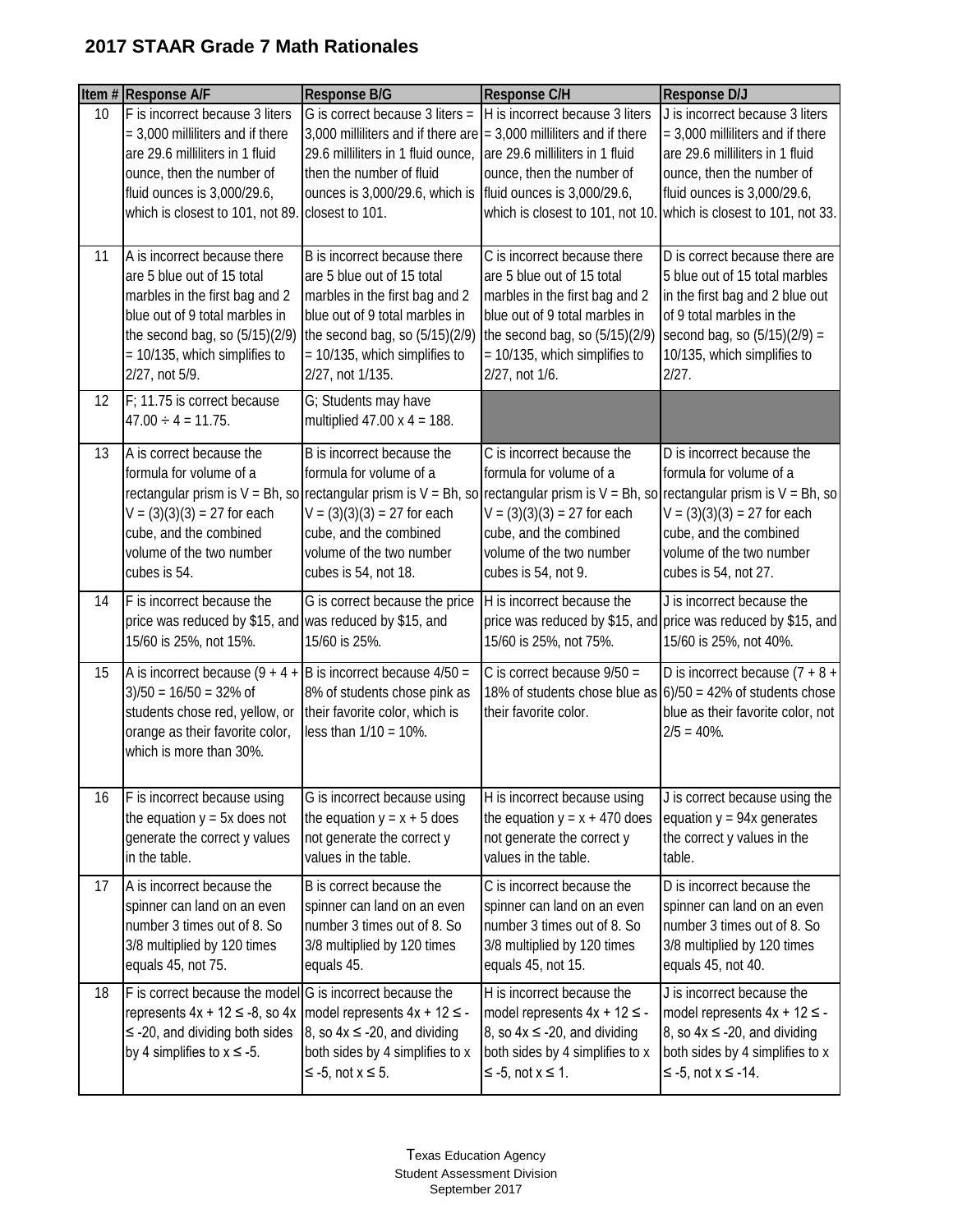|    | Item # Response A/F                                                                                                                                                                                                     | Response B/G                                                                                                                                                                          | Response C/H                                                                                                                                                                           | Response D/J                                                                                                                                                                           |
|----|-------------------------------------------------------------------------------------------------------------------------------------------------------------------------------------------------------------------------|---------------------------------------------------------------------------------------------------------------------------------------------------------------------------------------|----------------------------------------------------------------------------------------------------------------------------------------------------------------------------------------|----------------------------------------------------------------------------------------------------------------------------------------------------------------------------------------|
| 19 | A is incorrect because the<br>area of the semicircle +<br>triangle is A = $(1/2)(π)(4)^{2} +$<br>$(1/2)(7)(8) \approx (1/2)(3.14)(4)^{2} +$<br>$(1/2)(7)(8) = 53$ , not 78.                                             | B is incorrect because the<br>area of the semicircle +<br>triangle is A = $(1/2)(\pi)(4)^{2}$ +<br>$(1/2)(7)(8) \approx (1/2)(3.14)(4)^{2} +$<br>$(1/2)(7)(8) = 53$ , not 81.         | C is incorrect because the<br>area of the semicircle +<br>triangle is A = $(1/2)(\pi)(4)^2$ +<br>$(1/2)(7)(8) \approx (1/2)(3.14)(4)^{2} +$<br>$(1/2)(7)(8) = 53$ , not 106.           | D is correct because the area<br>of the semicircle $+$ triangle is A<br>= $(1/2)(\pi)(4)^{2}$ + $(1/2)(7)(8)$ ≈<br>$(1/2)(3.14)(4)^{2} + (1/2)(7)(8) =$<br>53.                         |
| 20 | F is incorrect because the<br>monthly savings is 16% of<br>2,250, which is 360, so the<br>statement is true.                                                                                                            | G is incorrect because 35% of<br>2,250 is 787.5 and 3% of<br>2,250 is 67.5 for a total of 855,<br>which is less than 900, so the<br>statement is true.                                | H is correct because 5% of<br>2,250 is 112.5, 6% of 2,250 is<br>135, and 11% of 2,250 is<br>247.5 for a total of 495, not<br>485, so the statement is NOT<br>true.                     | J is incorrect because 17.5%<br>of 2,250 is 393.75 and 6.5% of<br>2,250 is 146.25 for a total of<br>540, which is more than 530,<br>so the statement is true.                          |
| 21 | A is incorrect because the<br>number of megabytes can be<br>found using the proportion<br>$264/528 = 35/x$ , which<br>simplifies to $x = 70$ , not 18.                                                                  | B is correct because the<br>number of megabytes can be<br>found using the proportion<br>$264/528 = 35/x$ , which<br>simplifies to $x = 70$ .                                          | C is incorrect because the<br>number of megabytes can be<br>found using the proportion<br>$264/528 = 35/x$ , which<br>simplifies to $x = 70$ , not 8.                                  | D is incorrect because the<br>number of megabytes can be<br>found using the proportion<br>$264/528 = 35/x$ , which<br>simplifies to $x = 70$ , not 23.                                 |
| 22 | F; 18 is correct because the<br>formula for volume of a<br>triangular prism is $V = Bh$ , so<br>the area of the base can be<br>found using $B(12) = 216$ , and<br>dividing both sides by 12<br>simplifies to $B = 18$ . | G; Students may have<br>multiplied $216(12) = 2,592$ ,<br>instead of dividing 216 by 12.                                                                                              |                                                                                                                                                                                        |                                                                                                                                                                                        |
| 23 | A is correct because 3 3/4<br>bags times 125.3 square feet<br>$= 3.75(125.3) = 469.875.$                                                                                                                                | B is incorrect because 3 3/4<br>bags times 125.3 square feet<br>$= 3.75(125.3) = 469.875$ , not<br>375.225.                                                                           | C is incorrect because 3 3/4<br>bags times 125.3 square feet<br>$= 3.75(125.3) = 469.875$ , not<br>407.225.                                                                            | D is incorrect because 3 3/4<br>bags times 125.3 square feet<br>$= 3.75(125.3) = 469.875$ , not<br>418.502.                                                                            |
| 24 | F is incorrect because $2x + (3x)G$ is incorrect because $2x +$<br>$-10$ ) + 50 = 180, which<br>simplifies to $5x = 140$ , and<br>dividing both sides by 5<br>simplifies to $x = 28$ , not 25.                          | $(3x - 10) + 50 = 180$ , which<br>simplifies to $5x = 140$ , and<br>dividing both sides by 5<br>simplifies to $x = 28$ , not 20.                                                      | H is incorrect because 2x +<br>$(3x - 10) + 50 = 180$ , which<br>simplifies to $5x = 140$ , and<br>dividing both sides by 5<br>simplifies to $x = 28$ , not 10.                        | J is correct because $2x + (3x -$<br>$10$ ) + 50 = 180, which<br>simplifies to $5x = 140$ , and<br>dividing both sides by 5<br>simplifies to $x = 28$ .                                |
| 25 | A is incorrect because the<br>graph shows that every 4 feet<br>on the statue is equal to 4<br>inches on the model.                                                                                                      | B is incorrect because the<br>graph shows that every 2 feet<br>on the statue is equal to 12<br>inches on the model.                                                                   | C is correct because the graph D is incorrect because the<br>shows that every 1 foot on the<br>statue is equal to 2 inches on<br>the model.                                            | graph shows that every 12 feet<br>on the statue is equal to 2<br>inches on the model.                                                                                                  |
| 26 | F is correct because 25% of<br>30, which is 7.5, is used on<br>games and 5% of 30, which is<br>1.5, is used on research. The<br>difference in hours is 7.5 - 1.5<br>$= 6.$                                              | G is incorrect because 25% of<br>30, which is 7.5, is used on<br>games and 5% of 30, which is<br>1.5, is used on research. The<br>difference in hours is 7.5 - 1.5<br>$= 6$ , not 20. | H is incorrect because 25% of<br>30, which is 7.5, is used on<br>games and 5% of 30, which is<br>1.5, is used on research. The<br>difference in hours is 7.5 - 1.5<br>$= 6$ , not 7.5. | J is incorrect because 25% of<br>30, which is 7.5, is used on<br>games and 5% of 30, which is<br>1.5, is used on research. The<br>difference in hours is 7.5 - 1.5<br>$= 6$ , not 1.5. |
| 27 | A is incorrect because $30.16 =$<br>17.56 + 5x, which simplifies to<br>$12.6 = 5x$ , and dividing both<br>sides by 5 simplifies to $x =$<br>2.52, not 6.032.                                                            | B is incorrect because 30.16 =<br>17.56 + 5x, which simplifies to<br>$12.6 = 5x$ , and dividing both<br>sides by 5 simplifies to $x =$<br>2.52, not 3.512.                            | C is incorrect because $30.16 =$<br>17.56 + 5x, which simplifies to<br>$12.6 = 5x$ , and dividing both<br>sides by 5 simplifies to $x =$<br>2.52, not 12.6.                            | D is correct because $30.16 =$<br>17.56 + 5x, which simplifies to<br>$12.6 = 5x$ , and dividing both<br>sides by 5 simplifies to $x =$<br>2.52.                                        |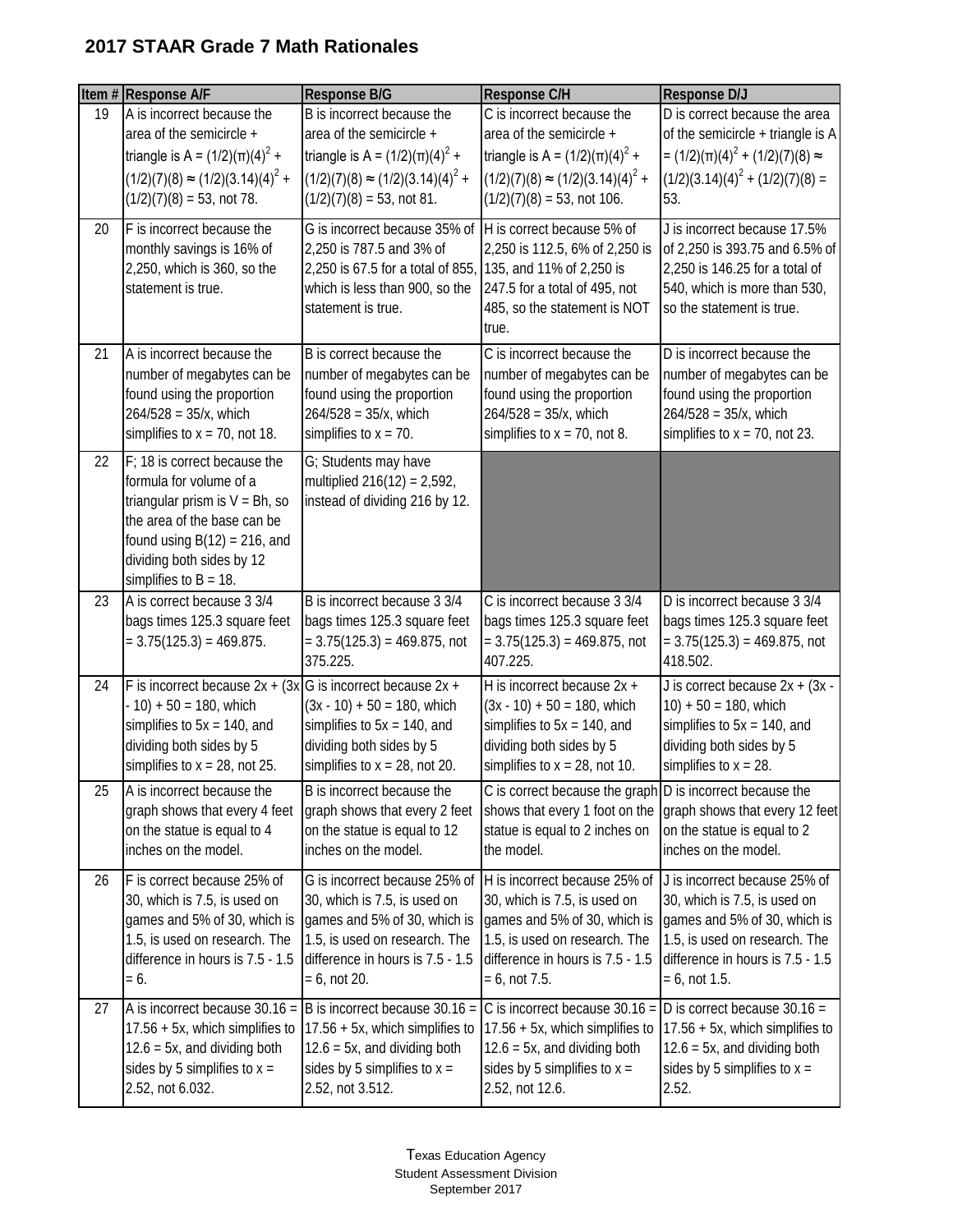|    | Item # Response A/F                                                                                                                                                                                           | Response B/G                                                                                                                                                                                                                                                                                   | Response C/H                                                                                                                                                                                                                                                    | Response D/J                                                                                                                                                                                                      |
|----|---------------------------------------------------------------------------------------------------------------------------------------------------------------------------------------------------------------|------------------------------------------------------------------------------------------------------------------------------------------------------------------------------------------------------------------------------------------------------------------------------------------------|-----------------------------------------------------------------------------------------------------------------------------------------------------------------------------------------------------------------------------------------------------------------|-------------------------------------------------------------------------------------------------------------------------------------------------------------------------------------------------------------------|
| 28 | F is incorrect because there<br>are 32 possible seats at tables 32 possible seats at tables<br>with red tablecloths out of a<br>total of 96 possible seats. The<br>probability is $32/96 = 1/3$ , not<br>1/2. | G is correct because there are<br>with red tablecloths out of a<br>total of 96 possible seats. The<br>probability is $32/96 = 1/3$ .                                                                                                                                                           | H is incorrect because there<br>with red tablecloths out of a<br>total of 96 possible seats. The<br>probability is $32/96 = 1/3$ , not<br>1/4.                                                                                                                  | J is incorrect because there<br>are 32 possible seats at tables are 32 possible seats at tables<br>with red tablecloths out of a<br>total of 96 possible seats. The<br>probability is $32/96 = 1/3$ , not<br>1/8. |
| 29 | surface area is the sum of all<br>the rectangular areas found in<br>the net which is $2(7.5)(11.5) +$<br>not 143.25.                                                                                          | A is incorrect because the total B is incorrect because the total C is incorrect because the<br>surface area is the sum of all<br>the rectangular areas found in<br>the net which is $2(7.5)(11.5) +$<br>$2(3)(7.5) + 2(3)(11.5) = 286.5, \quad 2(3)(7.5) + 2(3)(11.5) = 286.5,$<br>not 241.5. | total surface area is the sum of surface area is the sum of all<br>all the rectangular areas found the rectangular areas found in<br>in the net which is $2(7.5)(11.5)$ the net which is $2(7.5)(11.5) +$<br>$+ 2(3)(7.5) + 2(3)(11.5) =$<br>286.5, not 258.75. | D is correct because the total<br>$2(3)(7.5) + 2(3)(11.5) = 286.5.$                                                                                                                                               |
| 30 | F; 9127.50 is correct because<br>6% of 152,125 is<br>$(0.06)(152,125) = 9,127.5.$                                                                                                                             | G; Students may have placed<br>the decimal point incorrectly in<br>the grid as 912.75.                                                                                                                                                                                                         |                                                                                                                                                                                                                                                                 |                                                                                                                                                                                                                   |
| 31 | A is incorrect because 180 -<br>using the proportion $168/180 =$<br>1,120, not 80.                                                                                                                            | B is incorrect because 180 -<br>12 frogs do not have spots, so 12 frogs do not have spots, so<br>using the proportion $168/180 =$<br>$x/1,200$ , which simplifies to $x = \frac{1}{2}x/1,200$ , which simplifies to $x =$<br>1,120, not 168.                                                   | C is incorrect because 180 -<br>12 frogs do not have spots, so frogs do not have spots, so<br>$x/1,200$ , which simplifies to $x = x/1,200$ , which simplifies to $x =$<br>1,120, not 1,280.                                                                    | D is correct because 180 - 12<br>using the proportion $168/180 =$ using the proportion $168/180 =$<br>1,120.                                                                                                      |
| 32 | F is incorrect because the<br>= πr <sup>2</sup> , so A = π(8) <sup>2</sup> ≈ (3.14)(8) <sup>2</sup><br>$= 200.96$ , not 100.48.                                                                               | G is incorrect because the<br>$= \pi r^2$ , so A = $\pi(8)^2$ ≈ (3.14)(8) <sup>2</sup><br>$= 200.96$ , not 50.24.                                                                                                                                                                              | H is correct because the<br>formula for area of a circle is A formula for area of a circle is A formula for area of a circle is A formula for area of a circle is A<br>= πr <sup>2</sup> , so A = π(8) <sup>2</sup> ≈ (3.14)(8) <sup>2</sup><br>$= 200.96.$     | G is incorrect because the<br>= $\pi r^2$ , so A = $\pi(8)^2 \approx (3.14)(8)^2$<br>= 200.96, not 803.84.                                                                                                        |
| 33 | A is correct because 1.25<br>each for x cups of lemonade<br>minus 6.50 for supplies is<br>more than 50; this can be<br>represented by $1.25x - 6.50$ ><br>50.                                                 | B is incorrect because 1.25<br>each for x cups of lemonade<br>minus 6.50 for supplies is<br>more than 50, this can be<br>represented by $1.25x - 6.50$ ><br>50, not $1.25x + 6.50 > 50$ .                                                                                                      | C is incorrect because 1.25<br>each for x cups of lemonade<br>minus 6.50 for supplies is<br>more than 50; this can be<br>represented by 1.25x - 6.50 ><br>50, not $1.0125x - 6.50 > 50$ .                                                                       | D is incorrect because 1.25<br>each for x cups of lemonade<br>minus 6.50 for supplies is<br>more than 50, this can be<br>represented by $1.25x - 6.50$ ><br>50, not $1.25 + 6.50x > 50$ .                         |
| 34 | F is incorrect because the<br>distribution of the data for<br>Team A and Team B are not<br>approximately symmetrical.                                                                                         | G is incorrect because the<br>median height of the players<br>on Team B, which is 79, is<br>greater than the median height range of player heights on<br>of the players on Team A,<br>which is 78.                                                                                             | H is correct because the range J is incorrect because the<br>of player heights on Team B,<br>which is 12, is greater than the Team B, which is 80, is<br>Team A, which is 11.                                                                                   | mode height of the players on<br>greater than the mode height<br>of the players on Team A,<br>which is 78.                                                                                                        |
| 35 | A; 70 is correct because if 1<br>centimeter represents 20<br>kilometers, then $3.5(20) = 70$ .                                                                                                                | B; Students may have<br>multiplied 3.5(20) incorrectly to<br>get 60.5.                                                                                                                                                                                                                         |                                                                                                                                                                                                                                                                 |                                                                                                                                                                                                                   |
| 36 | F is incorrect because the<br>amount of fabric can be found<br>using 10 $\frac{1}{2}$ - (2 $\frac{1}{2}$ + 4 $\frac{1}{4}$ ) = 3<br>3/4, not 4 1/4.                                                           | G is incorrect because the<br>amount of fabric can be found<br>using 10 $\frac{1}{2}$ - (2 $\frac{1}{2}$ + 4 $\frac{1}{4}$ ) = 3<br>3/4, not 3 1/4.                                                                                                                                            | H is correct because the<br>amount of fabric can be found<br>using 10 $\frac{1}{2}$ - (2 $\frac{1}{2}$ + 4 $\frac{1}{4}$ ) = 3<br>$\frac{3}{4}$ .                                                                                                               | J is incorrect because the<br>amount of fabric can be found<br>using 10 $\frac{1}{2}$ - (2 $\frac{1}{2}$ + 4 $\frac{1}{4}$ ) = 3<br>3/4, not 6 3/4.                                                               |